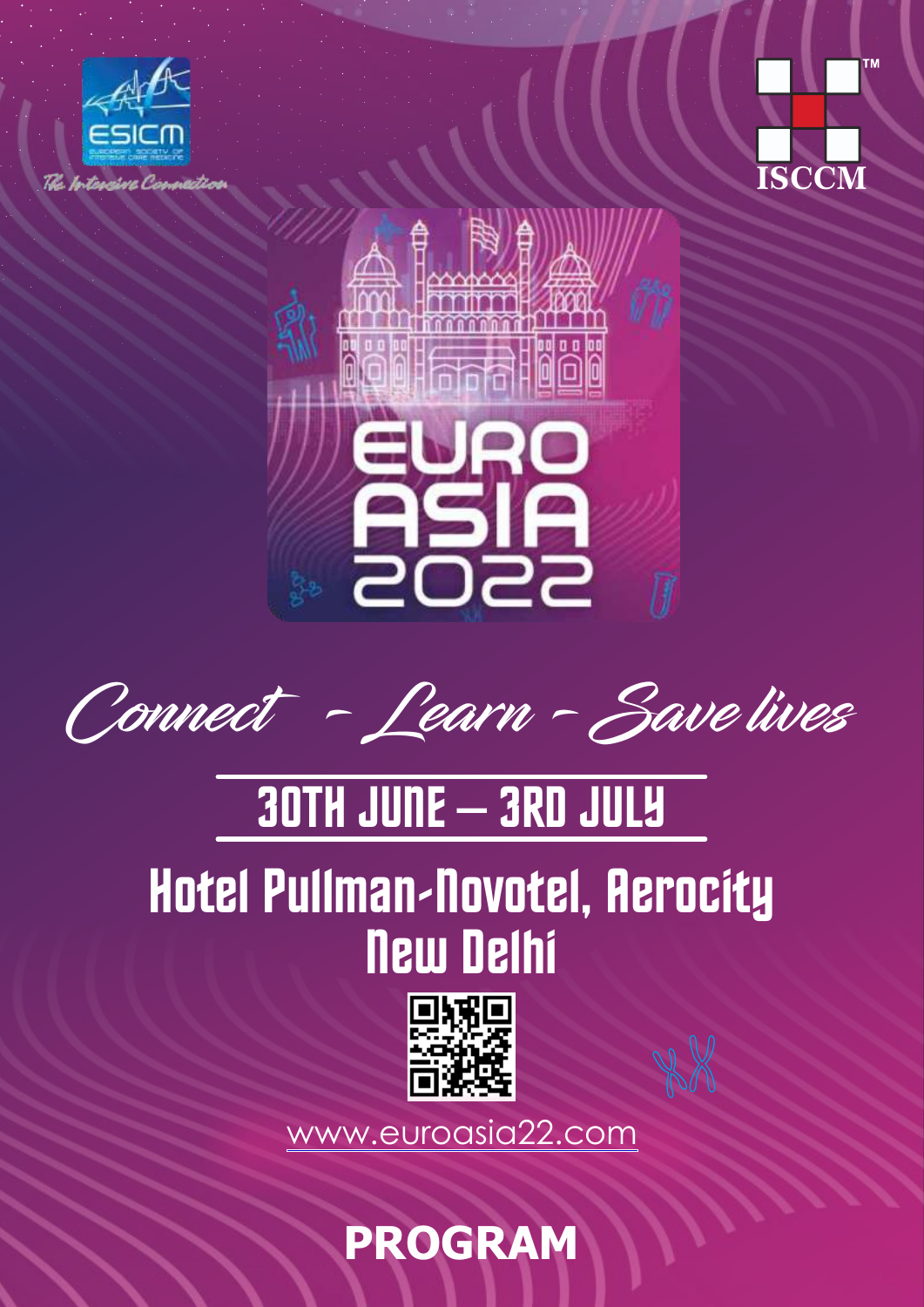## **WORKSHOPS**  $30<sup>th</sup>$  June - 1<sup>st</sup> July 2022

#### **Advance Mechancial Ventilation Workshop**

#### **Directors:**

Dr Antonio Pesenti, Dr Leo Heunks, Dr Rajesh Pande, Dr Srinivas Samavedam, Dr Arindam Kar

#### **Hemodynamic Monitoring Workshop**

**Directors:**  Dr. Maurizio Cecconi, Dr. Jean-Louis Teboul, Dr. Sheila Myatra, Dr. Sameer Jog

#### **Advanced Ultrasound Workshop**

**Directors:**  Dr Antoine Viellard- Baron, Dr Deepak Govil, Dr Shrikanth Srinivasan

#### **Renal Replacement Therapy & ECMO**

**Directors:**  Dr Alain Combes, Dr Marlies Osterman, Dr Ahsina Jahan, Dr Vivek Gupta Dr Rajesh Mishra

#### **Advance Sepsis Management**

**Directors:** Dr Ricard Ferrer Roca, Dr Elie Azoulay ,Dr Mervyn Singer, Dr Ashit Hegde, Dr Subhash Todi, Dr Yash Javeri

#### **4C- Comprehensive Critical Care Course**

**Directors:**  Dr Rajesh Chawla, Dr Babu Abraham, Dr Y P Singh, Dr Sachin Gupta, Dr Sharmili Sinha

# **CONFERENCE PROGRAM**

### 2<sup>nd</sup> July - 3<sup>rd</sup> July 2022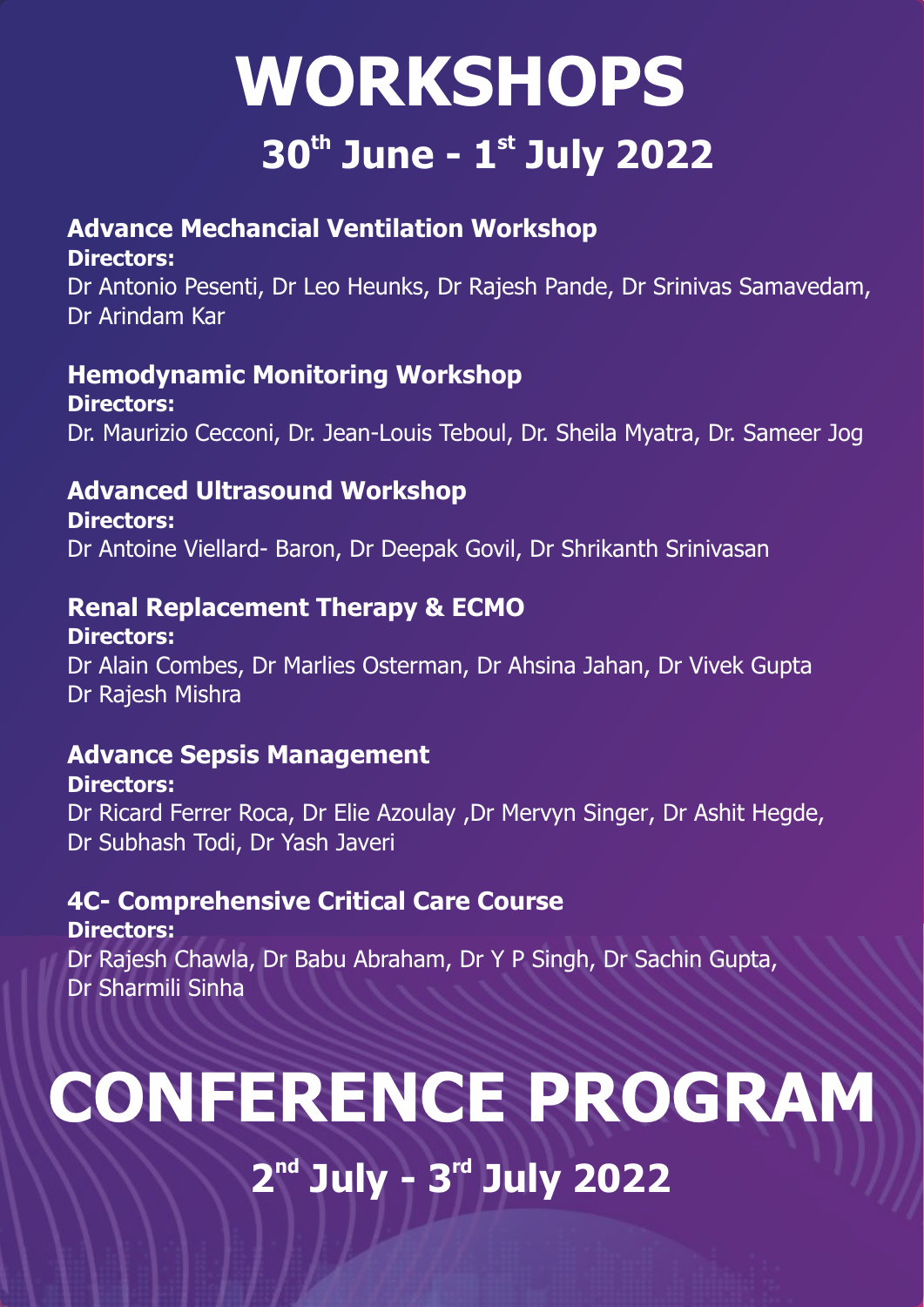### **nd 2 July 2022, Saturday**

| <b>Time</b> | <b>Presentation title</b>                                                                  | <b>Speaker</b>                    | <b>Chairs</b>            |  |  |
|-------------|--------------------------------------------------------------------------------------------|-----------------------------------|--------------------------|--|--|
| 07:15-08:00 | <b>Breakfast Meet the Experts</b>                                                          |                                   |                          |  |  |
| 07:15-07:35 | <b>ESICM Expert</b>                                                                        |                                   |                          |  |  |
| 07:40-08:00 | <b>ESICM Expert</b>                                                                        |                                   |                          |  |  |
| 08:00-08:15 | Lessons from the COVID-19<br>pandemic                                                      | Maurizio Cecconi                  |                          |  |  |
| 08:15-08:30 | Pathophysiology of COVID-19<br><b>ARDS</b>                                                 | Antonio Pesenti                   |                          |  |  |
| 08:30-08:45 | Characterisation of cardiac injury<br>in COVID-19 critically-ill patients                  | Antoine Viellard-<br><b>Baron</b> |                          |  |  |
| 08:45-09:00 |                                                                                            | Q&A                               |                          |  |  |
| 09:00-09:30 | <b>Panel Discussion - MDR Sepsis</b><br>in ICU patients -way forward                       | Panelists                         | Moderator<br>Yash Javeri |  |  |
| 09:30-09:45 | Building resilience in the ICU<br>team post pandemic; paper<br>exercise or effective tool? | Carole Boulanger                  |                          |  |  |
| 09:45-10:00 | Do you have severe symptoms of<br>burnout?                                                 | Elie Azoulay                      |                          |  |  |
| 10:00-10:15 | Cancer patients in ICU:<br>considerations for an evolving<br>field                         | Kathryn Puxty                     |                          |  |  |
| 10:15-10:30 | Q&A                                                                                        |                                   |                          |  |  |
| 10:30-11:00 | <b>Poster presentation</b>                                                                 |                                   |                          |  |  |
| 11:00-11:15 | Ongoing controversies in critical<br>care nephrology                                       | <b>Marlies Ostermann</b>          |                          |  |  |
| 11:15-11:30 | Novel monitors of organ<br>perfusion and adequacy                                          | Mervyn Singer                     |                          |  |  |
| 11:30-11:45 | Assessment of fluid<br>responsiveness: where are we in<br>2022?                            | Jean-Louis Teboul                 |                          |  |  |
| 11:45-12:00 |                                                                                            | Q&A                               |                          |  |  |

**Continued..**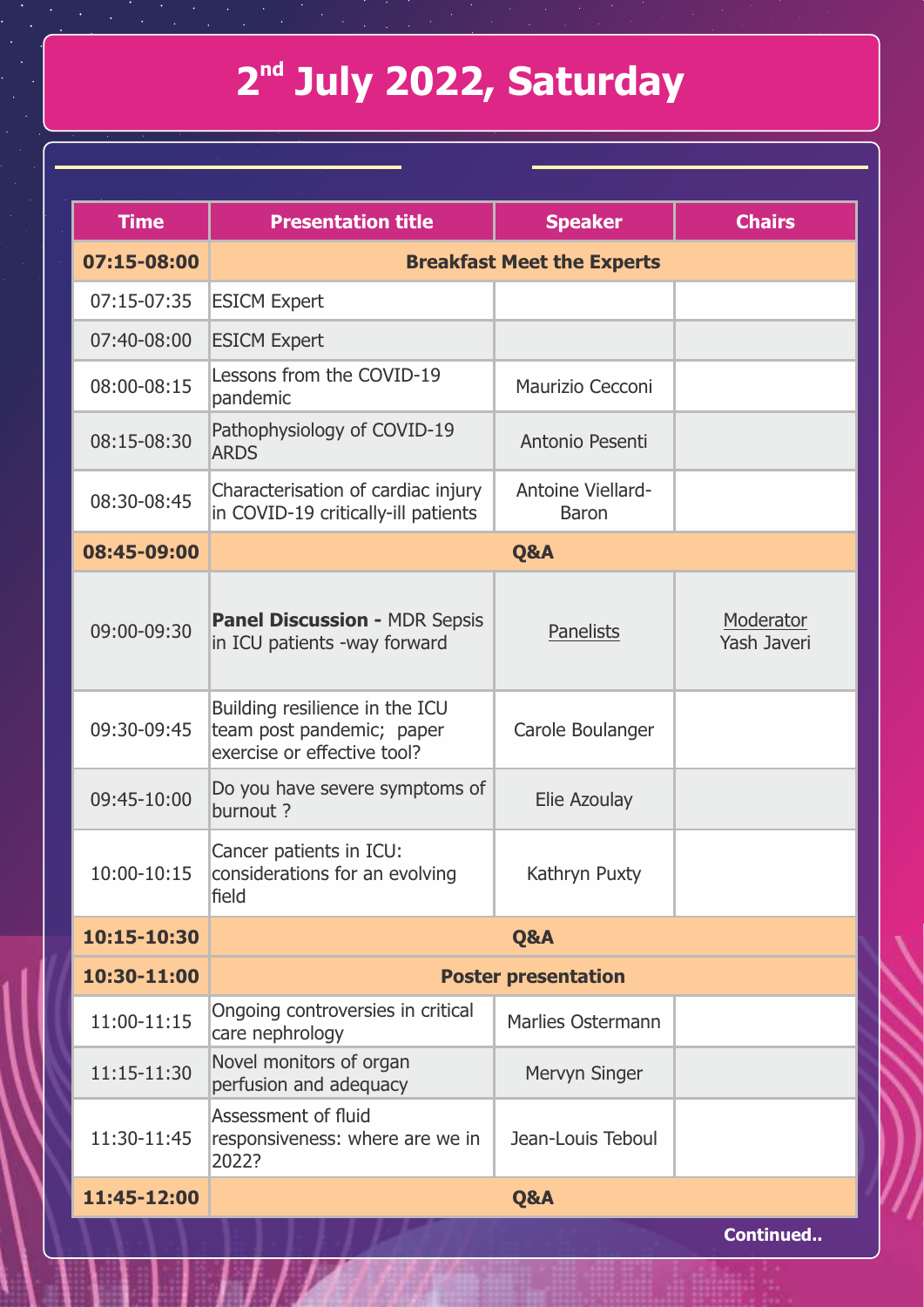### **nd 2 July 2022, Saturday**

| <b>Time</b> | <b>Presentation title</b>                                                                                                                                                                                  | <b>Chairs / Moderator</b>       |                                    |  |  |  |
|-------------|------------------------------------------------------------------------------------------------------------------------------------------------------------------------------------------------------------|---------------------------------|------------------------------------|--|--|--|
| 12:00-12:30 | <b>Panel Discussion - ARDS:</b><br>From conservative management<br>to extracorporeal therapy                                                                                                               | Panelists                       | Moderator<br>Rajesh Mishra         |  |  |  |
| 12:30-14:00 |                                                                                                                                                                                                            | <b>Industry Lunch Symposium</b> |                                    |  |  |  |
| 14:00-19:00 |                                                                                                                                                                                                            | <b>Academic Lectures</b>        |                                    |  |  |  |
| 14:00-14:15 | How to improve weaning from<br>mechanical ventilation:                                                                                                                                                     | Leo Heunks                      |                                    |  |  |  |
| 14:15-14:30 | Steroids for severe infections:<br>when and how                                                                                                                                                            | Ricard Ferrer Roca              |                                    |  |  |  |
| 14:30-14:45 | Invasive aspergillosis in non-<br>Elie Azoulay<br>immunocompromised patients                                                                                                                               |                                 |                                    |  |  |  |
| 14:45-15:00 | Q&A                                                                                                                                                                                                        |                                 |                                    |  |  |  |
| 15:00-15:30 | <b>Panel Discussion - Basic</b><br>tenets of antifungal therapy in<br>immunocompetent ICU patients:<br>Do's & Don'ts                                                                                       | Panelists                       | Moderator<br>Arunaloke Chakrabarti |  |  |  |
| 15:30-15:45 | Interest of combining fluids and<br>vasopressors in the early phase<br>of septic shock                                                                                                                     | Jean-Louis Teboul               |                                    |  |  |  |
| 15:45-16:00 | Personalise or protocolize? Best<br>evidence should be twinned with<br>clinical expertise/experience<br>should deviate from rigid rules<br>of stone if can justify why not<br>appropriate for that patient | Mervyn Singer                   |                                    |  |  |  |
| 16:00-16:30 | Haemodynamic monitoring in<br>shock patients: Basic or<br>advanced?                                                                                                                                        | Maurizio Cecconi                |                                    |  |  |  |
| 16:30-16:45 | Bench to bedside: Translating<br>basic science in acute kidney<br>injury to clinical care                                                                                                                  | <b>Marlies Ostermann</b>        |                                    |  |  |  |

**Continued..**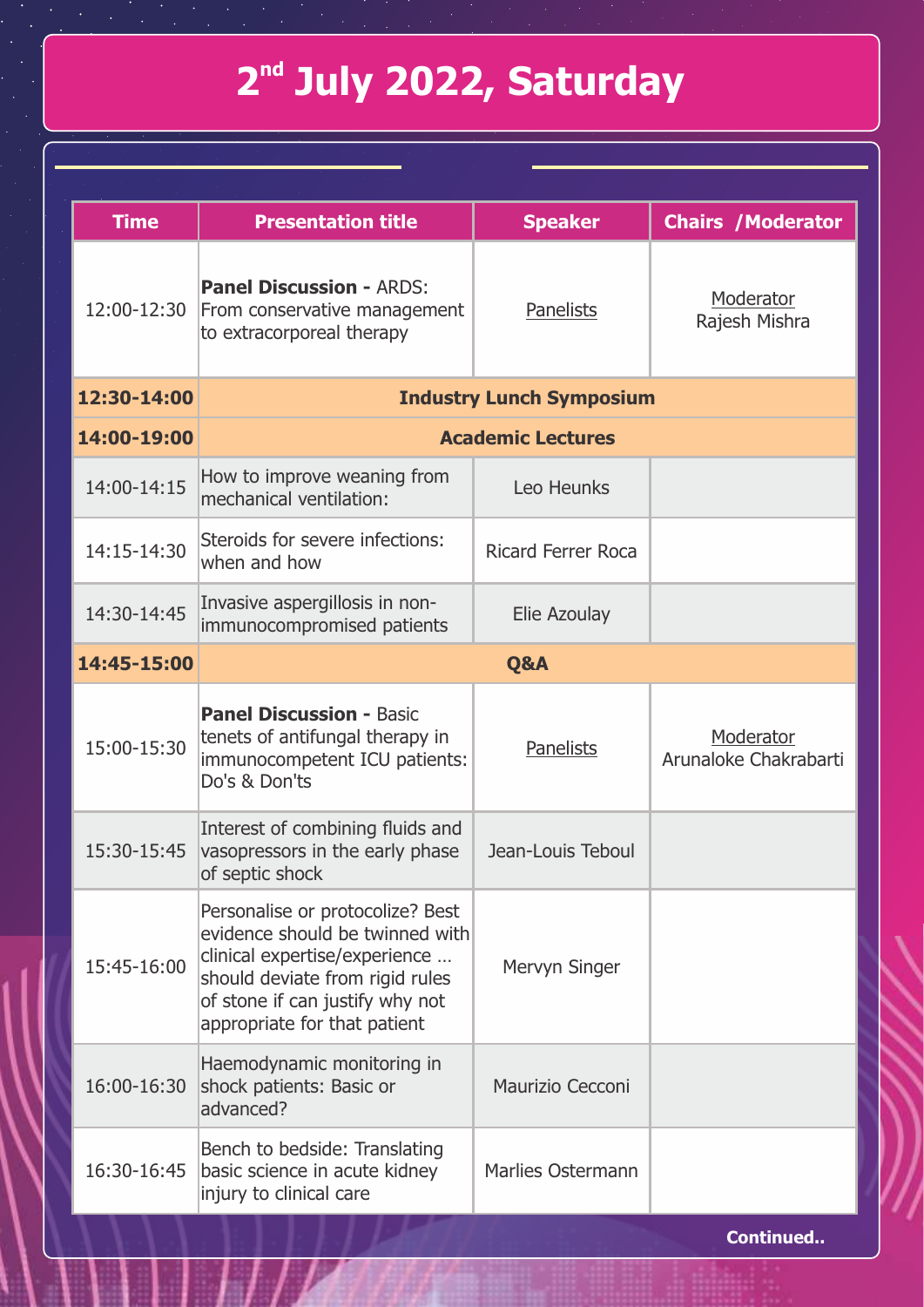#### **nd 2 July 2022, Saturday**

| <b>Time</b> | <b>Presentation title</b>                                                                                                         | <b>Speaker</b>                           | <b>Chairs / Moderator</b>  |  |  |  |
|-------------|-----------------------------------------------------------------------------------------------------------------------------------|------------------------------------------|----------------------------|--|--|--|
| 16:45-17:00 | Q&A                                                                                                                               |                                          |                            |  |  |  |
| 17:00-17:30 |                                                                                                                                   | <b>Poster presentation</b>               |                            |  |  |  |
| 17:30-17:45 | RV failure: characterisation and<br>management                                                                                    | <b>Antoine Viellard-</b><br><b>Baron</b> |                            |  |  |  |
| 17:45-18:00 | The impact of mechanical<br>ventilation on the respiratory<br>muscles.                                                            | Leo Heunks                               |                            |  |  |  |
| 18:00-18:15 | Management of septic shock -<br>controversies surrounding fluids,<br>pressors, steroids and adjuncts<br>and therapeutic endpoints | Mervyn Singer                            |                            |  |  |  |
| 18:15-18:30 | Q&A                                                                                                                               |                                          |                            |  |  |  |
| 18:30-19:00 | <b>Panel Discussion - My patient</b><br>continues to be in shock after<br>fluid & vasopressor optimisation                        | <b>Panelists</b>                         | Moderator<br>Sheila Myatra |  |  |  |
| 19:00-21:00 | <b>Industry Dinner Symposium</b>                                                                                                  |                                          |                            |  |  |  |

### **rd 3 July 2022, Sunday**

| <b>Time</b> | <b>Presentation title</b>                                | <b>Speaker</b> | <b>Chairs / Moderator</b> |  |  |
|-------------|----------------------------------------------------------|----------------|---------------------------|--|--|
| 07:15-08:00 | <b>Breakfast Meet the Experts</b>                        |                |                           |  |  |
|             | 07:15-07:35 ESICM Expert                                 |                |                           |  |  |
|             | 07:40-08:00 ESICM Expert                                 |                |                           |  |  |
|             | 08:00-13:00 Academic Lectures                            |                |                           |  |  |
| 08:00-08:15 | Thrombocytopenia in ICU:<br><b>Causes and Management</b> | Kathryn Puxty  |                           |  |  |

**Continued..**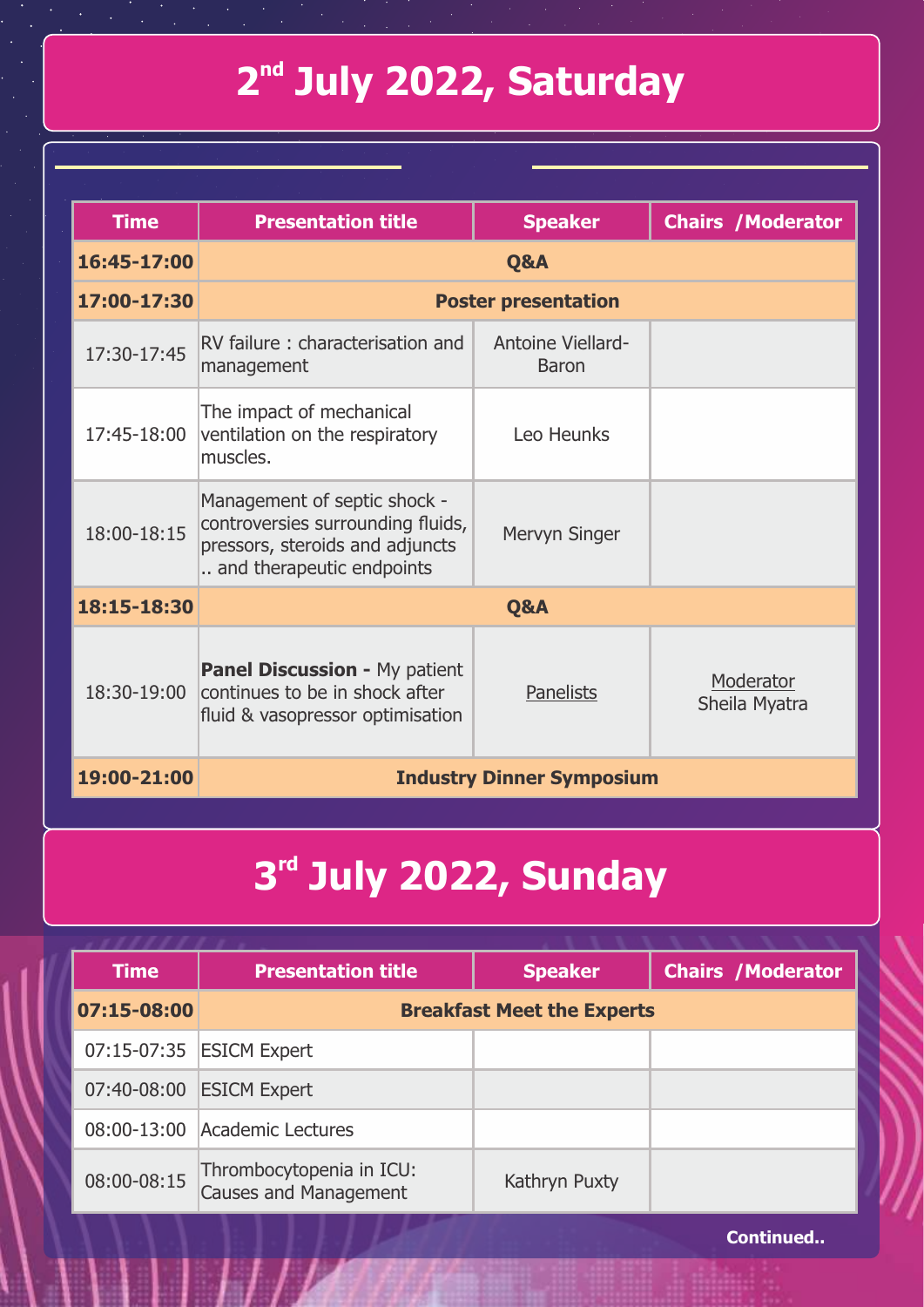### **rd 3 July 2022, Sunday**

| <b>Time</b> | <b>Presentation title</b>                                                                         | <b>Chairs / Moderator</b> |                                  |  |  |
|-------------|---------------------------------------------------------------------------------------------------|---------------------------|----------------------------------|--|--|
| 08:15-08:30 | Real world evidence of new<br>antibiotics for gram negative<br>infections                         | Ricard Ferrer Roca        |                                  |  |  |
| 08:30-08:45 | Should we abandon SvO2 or<br>ScvO2 in septic patients                                             | Jean-Louis Teboul         |                                  |  |  |
| 08:45-09:00 |                                                                                                   | Q&A                       |                                  |  |  |
| 09:00-09:30 | <b>Panel Discussion - USG as</b><br>point of care tool to pick life<br>treatening problems in ICU | Panelists                 | Moderator<br><b>Deepak Govil</b> |  |  |
| 09:30-09:45 | ECMO in COVID 19 ARDS: What<br>did we learn?                                                      | Antonio Pesenti           |                                  |  |  |
| 09:45-10:00 | Nutrition / malnutrition in the<br>ICU - under appreciated aspect<br>of holistic care?            | Carole Boulanger          |                                  |  |  |
| 10:00-10:15 | Acute respiratory failure in<br>Elie Azoulay<br>immunocompromised patients                        |                           |                                  |  |  |
| 10:15-10:30 |                                                                                                   |                           |                                  |  |  |
| 10:30-10:45 | Q&A                                                                                               |                           |                                  |  |  |
| 10:45-11:15 | <b>Poster presentation</b>                                                                        |                           |                                  |  |  |
| 11:15-11:30 | Cardiovascular phenotypes in<br>Antoine<br><b>Viellard-Baron</b><br>septic shock                  |                           |                                  |  |  |
| 11:30-11:45 | Ultra Lung Protective Mechanical<br>Ventilation: do we know which<br>direction to take?           | Antonio Pesenti           |                                  |  |  |
|             | 11:45-12:00 AKI cross talk                                                                        | <b>Marlies Ostermann</b>  |                                  |  |  |
|             | 12:00-12:15 Use of fluids in sepsis in 2022                                                       | Maurizio Cecconi          |                                  |  |  |
| 12:15-12:30 | Q&A                                                                                               |                           |                                  |  |  |
| 12:30-13:00 | <b>Panel Discussion or Pro-Con debate</b>                                                         |                           |                                  |  |  |
| 13:00-14:30 | <b>Industry Lunch Symposium</b>                                                                   |                           |                                  |  |  |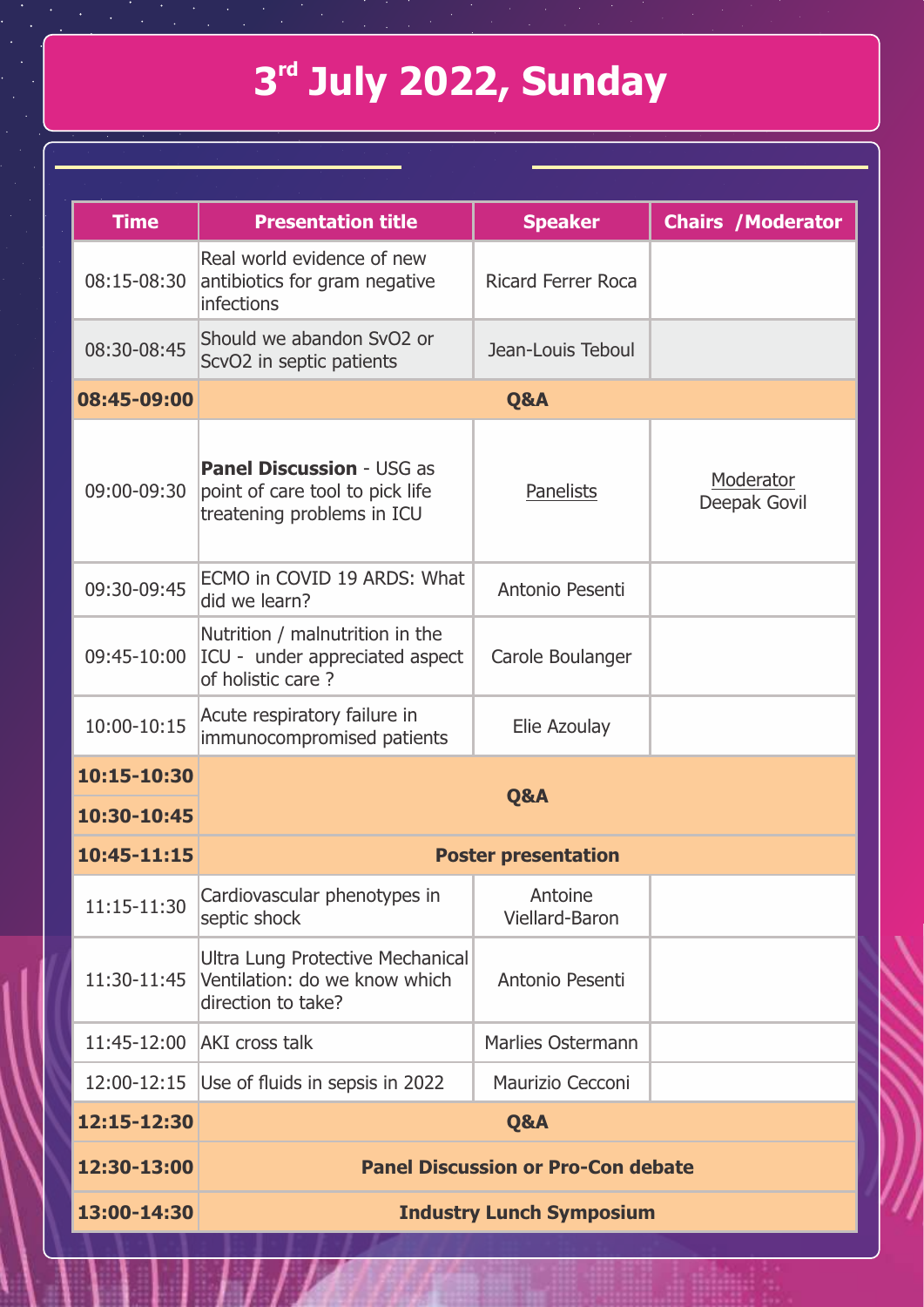# **Registration Details**

| <b>Conference Registration</b>                                             | 31st May 2022    | 1st June - 20th June 2022 |
|----------------------------------------------------------------------------|------------------|---------------------------|
| Member (ISCCM, ESICM)                                                      | <b>INR 7500</b>  | <b>INR 9000</b>           |
| Non-Member                                                                 | <b>INR 10000</b> | <b>INR 12000</b>          |
| <b>PG Student</b><br><b>Vupload Certificate from head of</b><br>department | <b>INR 7500</b>  | <b>INR 9000</b>           |

## **Workshops Details**

| <b>Workshop</b><br><b>Name</b>                                   | <b>Members</b><br>(Till 31st<br>May) | <b>Members</b><br>(1st June-<br>20th June) | Non-<br><b>Members</b><br>(Till 31st<br>May) | Non-<br><b>Members</b><br>(1st June-<br>20th June) | (Till 31st<br>May) | <b>PG Students PG Students</b><br>(1st June-<br>20th June) |
|------------------------------------------------------------------|--------------------------------------|--------------------------------------------|----------------------------------------------|----------------------------------------------------|--------------------|------------------------------------------------------------|
| Renal<br><b>Replacement</b><br><b>Therapy-ECMO</b>               | <b>INR 7500</b>                      | <b>INR 9000</b>                            | <b>INR 10000</b>                             | <b>INR 12000</b>                                   | <b>INR 7500</b>    | <b>INR 9000</b>                                            |
| <b>Advance USG</b>                                               | <b>INR 7500</b>                      | <b>INR 9000</b>                            | <b>INR 10000</b>                             | <b>INR 12000</b>                                   | <b>INR 7500</b>    | <b>INR 9000</b>                                            |
| <b>Comprehensive</b><br><b>Critical Care</b><br><b>Course 4C</b> | <b>INR 7500</b>                      | <b>INR 9000</b>                            | <b>INR 10000</b>                             | <b>INR 12000</b>                                   | <b>INR 7500</b>    | <b>INR 9000</b>                                            |
| <b>Advance</b><br><b>Mechanical</b><br><b>Ventilation</b>        | <b>INR 7500</b>                      | <b>INR 9000</b>                            | <b>INR 10000</b>                             | <b>INR 12000</b>                                   | <b>INR 7500</b>    | <b>INR 9000</b>                                            |
| <b>Hemodynamic</b><br><b>Monitoring</b>                          | <b>INR 7500</b>                      | <b>INR 9000</b>                            | <b>INR 10000</b>                             | <b>INR 12000</b>                                   | <b>INR 7500</b>    | <b>INR 9000</b>                                            |
| <b>Advance Sepsis</b><br><b>Management</b>                       | <b>INR 7500</b>                      | <b>INR 9000</b>                            | <b>INR 10000</b>                             | <b>INR 12000</b>                                   | <b>INR 7500</b>    | <b>INR 9000</b>                                            |

**\* Registration Fee is inclusive of 18% GST** 

**\* Registration for the conference is compulsory to register in workshop**